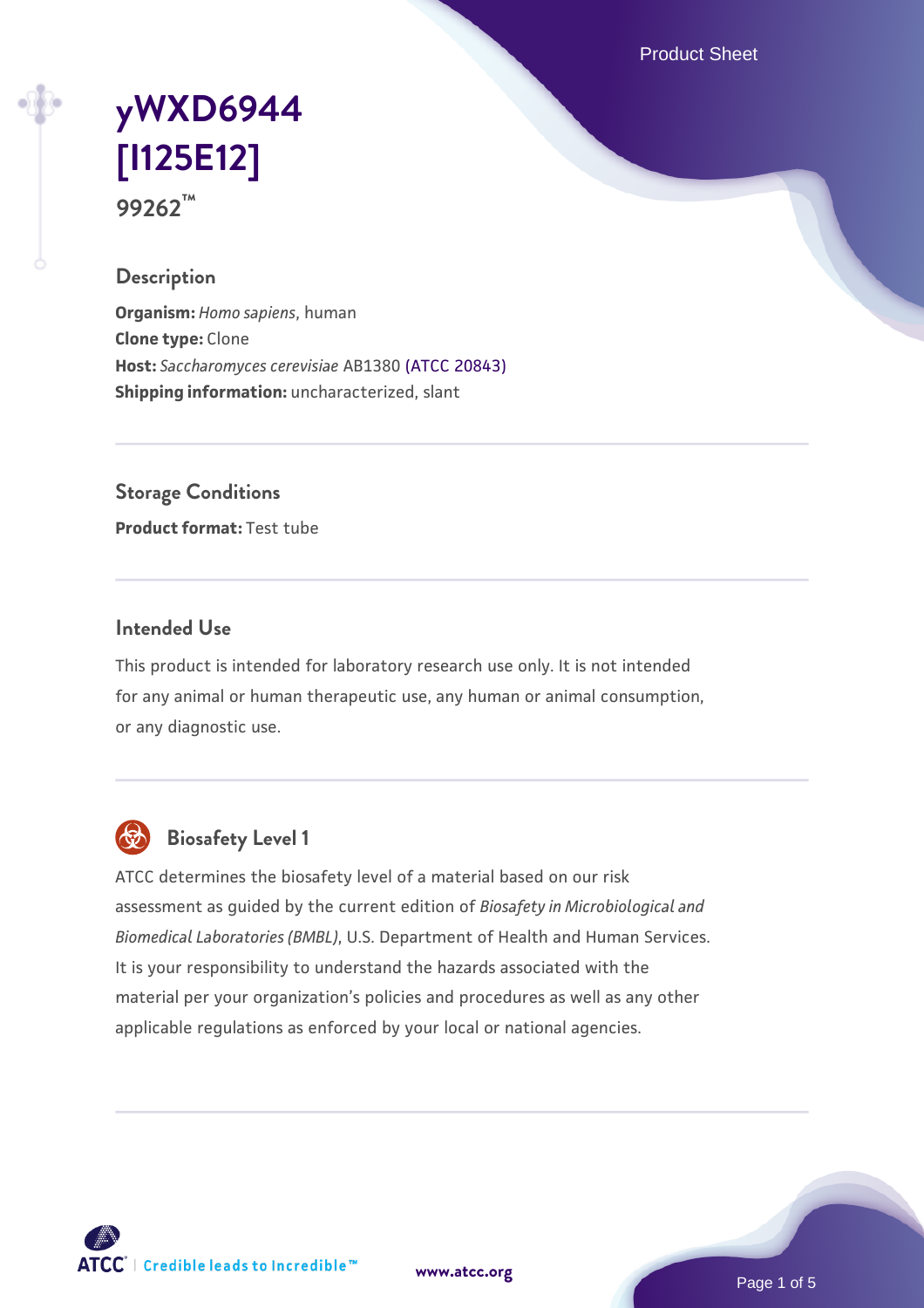## **Certificate of Analysis**

For batch-specific test results, refer to the applicable certificate of analysis that can be found at www.atcc.org.

#### **Insert Information**

**Type of DNA:** genomic **Genome:** Homo sapiens **Chromosome:** X **Gene name:** DNA Segment **Gene product:** DNA Segment **Contains complete coding sequence:** Unknown

#### **Vector Information**

**Type of vector:** YAC **Markers:** SUP4; URA3; TRP1

## **Growth Conditions**

**Medium:**  [ATCC Medium 1245: YEPD](https://www.atcc.org/-/media/product-assets/documents/microbial-media-formulations/1/2/4/5/atcc-medium-1245.pdf?rev=705ca55d1b6f490a808a965d5c072196) **Temperature:** 30°C

## **Notes**

More information may be available from ATCC (http://www.atcc.org or 703- 365-2620).

## **Material Citation**

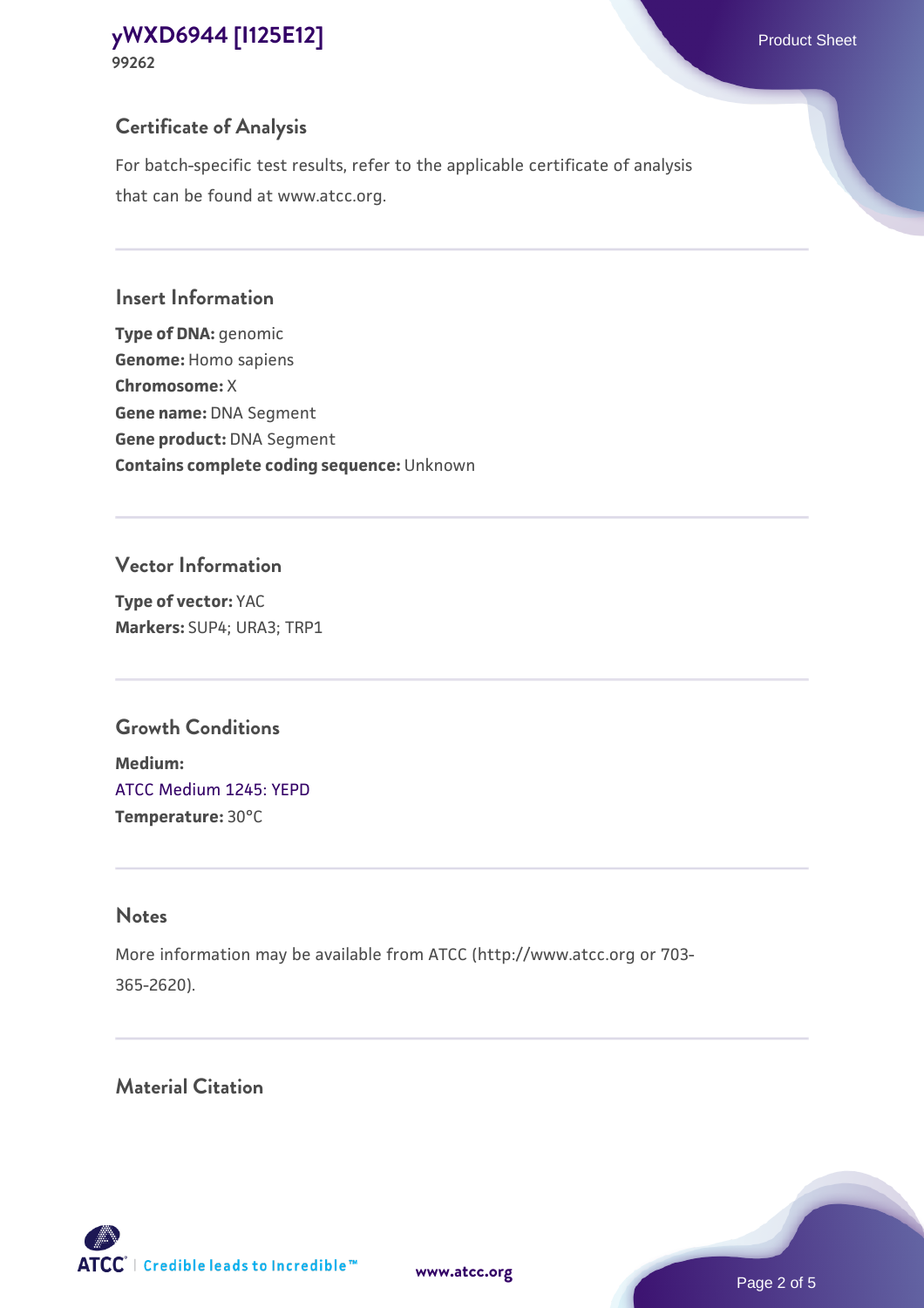If use of this material results in a scientific publication, please cite the material in the following manner: yWXD6944 [I125E12] (ATCC 99262)

#### **References**

References and other information relating to this material are available at www.atcc.org.

## **Warranty**

The product is provided 'AS IS' and the viability of  $ATCC<sup>®</sup>$  products is warranted for 30 days from the date of shipment, provided that the customer has stored and handled the product according to the information included on the product information sheet, website, and Certificate of Analysis. For living cultures, ATCC lists the media formulation and reagents that have been found to be effective for the product. While other unspecified media and reagents may also produce satisfactory results, a change in the ATCC and/or depositor-recommended protocols may affect the recovery, growth, and/or function of the product. If an alternative medium formulation or reagent is used, the ATCC warranty for viability is no longer valid. Except as expressly set forth herein, no other warranties of any kind are provided, express or implied, including, but not limited to, any implied warranties of merchantability, fitness for a particular purpose, manufacture according to cGMP standards, typicality, safety, accuracy, and/or noninfringement.

#### **Disclaimers**

This product is intended for laboratory research use only. It is not intended for any animal or human therapeutic use, any human or animal consumption,





Page 3 of 5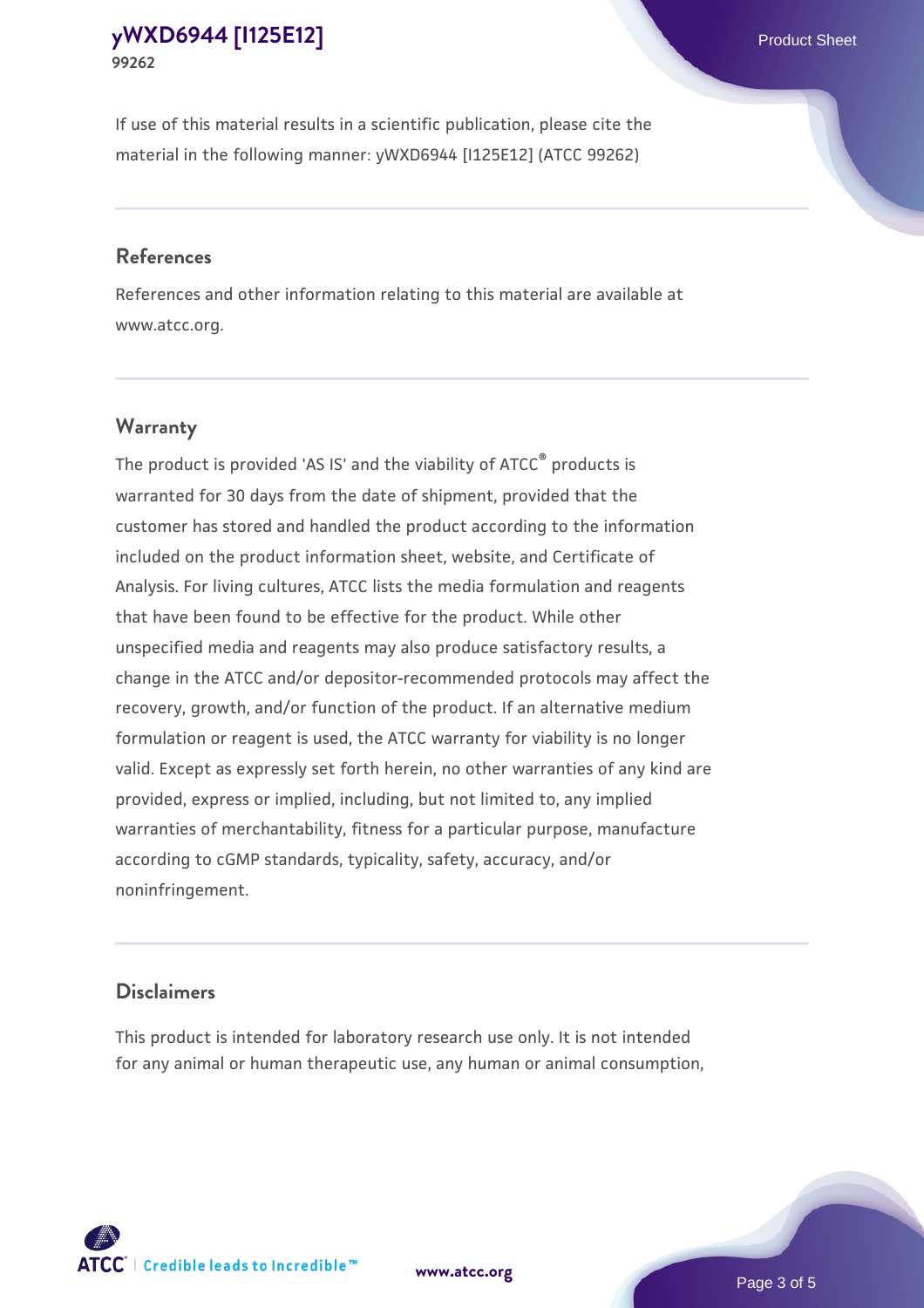or any diagnostic use. Any proposed commercial use is prohibited without a license from ATCC.

While ATCC uses reasonable efforts to include accurate and up-to-date information on this product sheet, ATCC makes no warranties or representations as to its accuracy. Citations from scientific literature and patents are provided for informational purposes only. ATCC does not warrant that such information has been confirmed to be accurate or complete and the customer bears the sole responsibility of confirming the accuracy and completeness of any such information.

This product is sent on the condition that the customer is responsible for and assumes all risk and responsibility in connection with the receipt, handling, storage, disposal, and use of the ATCC product including without limitation taking all appropriate safety and handling precautions to minimize health or environmental risk. As a condition of receiving the material, the customer agrees that any activity undertaken with the ATCC product and any progeny or modifications will be conducted in compliance with all applicable laws, regulations, and guidelines. This product is provided 'AS IS' with no representations or warranties whatsoever except as expressly set forth herein and in no event shall ATCC, its parents, subsidiaries, directors, officers, agents, employees, assigns, successors, and affiliates be liable for indirect, special, incidental, or consequential damages of any kind in connection with or arising out of the customer's use of the product. While reasonable effort is made to ensure authenticity and reliability of materials on deposit, ATCC is not liable for damages arising from the misidentification or misrepresentation of such materials.

Please see the material transfer agreement (MTA) for further details regarding the use of this product. The MTA is available at www.atcc.org.

## **Copyright and Trademark Information**

© ATCC 2021. All rights reserved.

ATCC is a registered trademark of the American Type Culture Collection.



**[www.atcc.org](http://www.atcc.org)**

Page 4 of 5